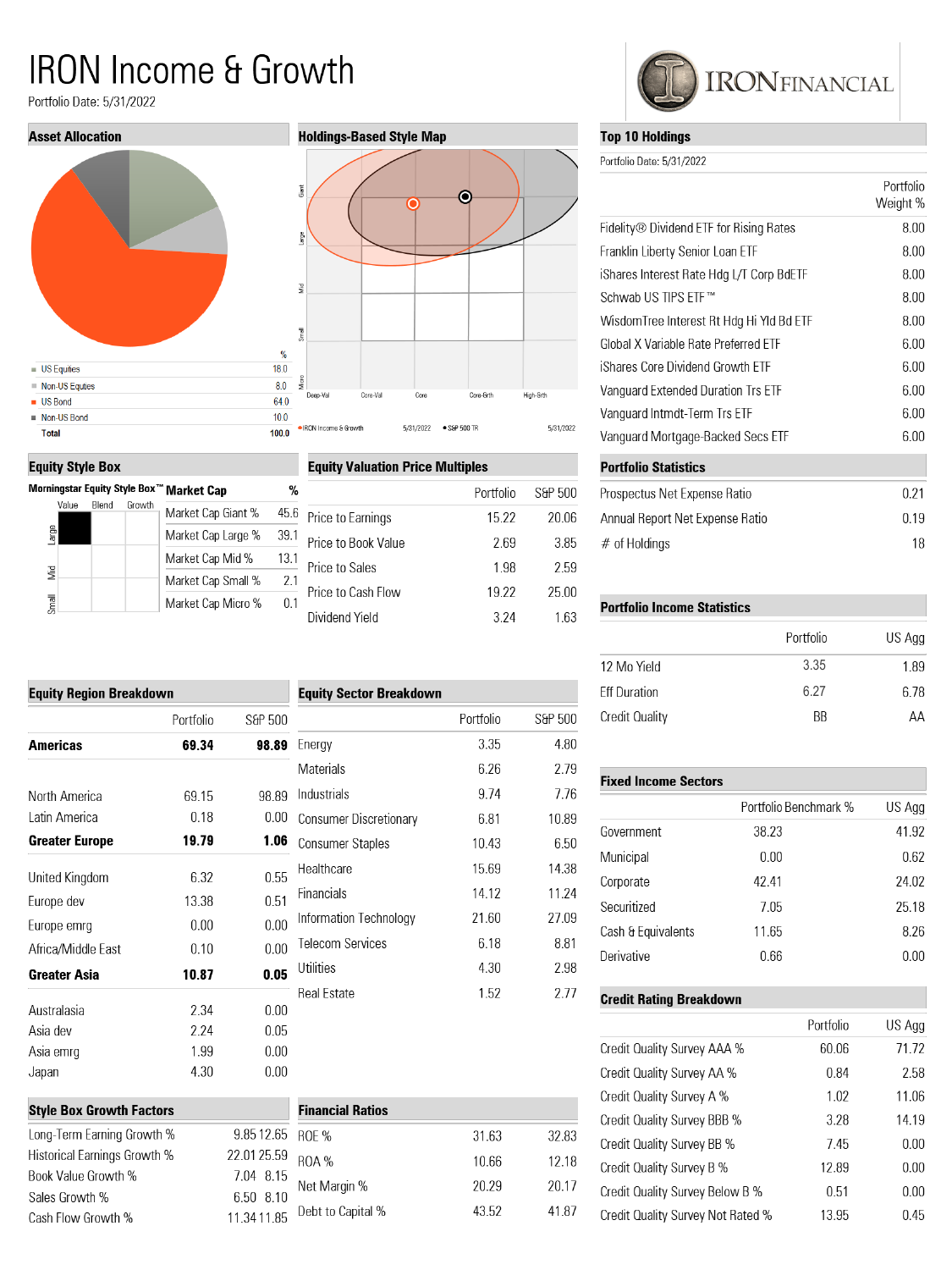## **Investment Growth**





#### IRON Income & Growth

## **Trailing Returns**

Data Point: Return Calculation Benchmark: S&P 500 TR (1989)

| M       | 3M      | <b>YTD</b> | Year    | Since<br>Inception |
|---------|---------|------------|---------|--------------------|
| $-0.13$ | $-4.66$ | $-8.24$    | $-4.61$ | 3.45               |
| 0.18    | $-5.16$ | $-12.76$   | $-0.30$ | 17.93              |
| 0.64    | $-5.86$ | $-8.92$    | $-8.22$ | $-4.89$            |
|         |         |            |         |                    |

## **Risk Measures**

Time Period: Since Common Inception (7/1/2020) to 5/31/2022 Calculation Benchmark: S&P 500 TR (1989)

|                              | Std Dev | Semi<br>Std<br>Dev | Beta | Up<br>Capture<br>Ratio | Down<br>Capture<br>Ratio | Average<br>Drawdown | Max<br>Drawdown | Sharpe<br>Ratio | Sortino<br>Ratio | Irevnor<br>Ratio<br>(arith) | Information<br>Ratio<br>(arith) |
|------------------------------|---------|--------------------|------|------------------------|--------------------------|---------------------|-----------------|-----------------|------------------|-----------------------------|---------------------------------|
| IRON Income & Growth         | 6.62    | 6.90               | 0.38 | 30.90                  | 42.99                    | $-5.41$             | $-8.24$         | 0.52            | 0.85             | 8.63                        | $-1.39$                         |
| S&P 500 TR                   | 16.23   | 18.79              | 1.00 | 100.00                 | 100.00                   | $-10.06$            | $-12.92$        | 1.09            | 1.95             | 17.75                       |                                 |
| Bloomberg US Agg Bond TR USD | 4.44    | 5.52               | 0.14 | $-1.02$                | 29.77                    | $-7.31$             | $-11.08$        | -1.14           | $-1.19$          | $-35.24$                    | $-1.58$                         |

### **Drawdown**



Time Period: Since Common Inception (7/1/2020) to 5/31/2022

## **Risk-Reward**

Time Period: Since Common Inception (7/1/2020) to 5/31/2022

Calculation Benchmark: S&P 500 TR (1989)